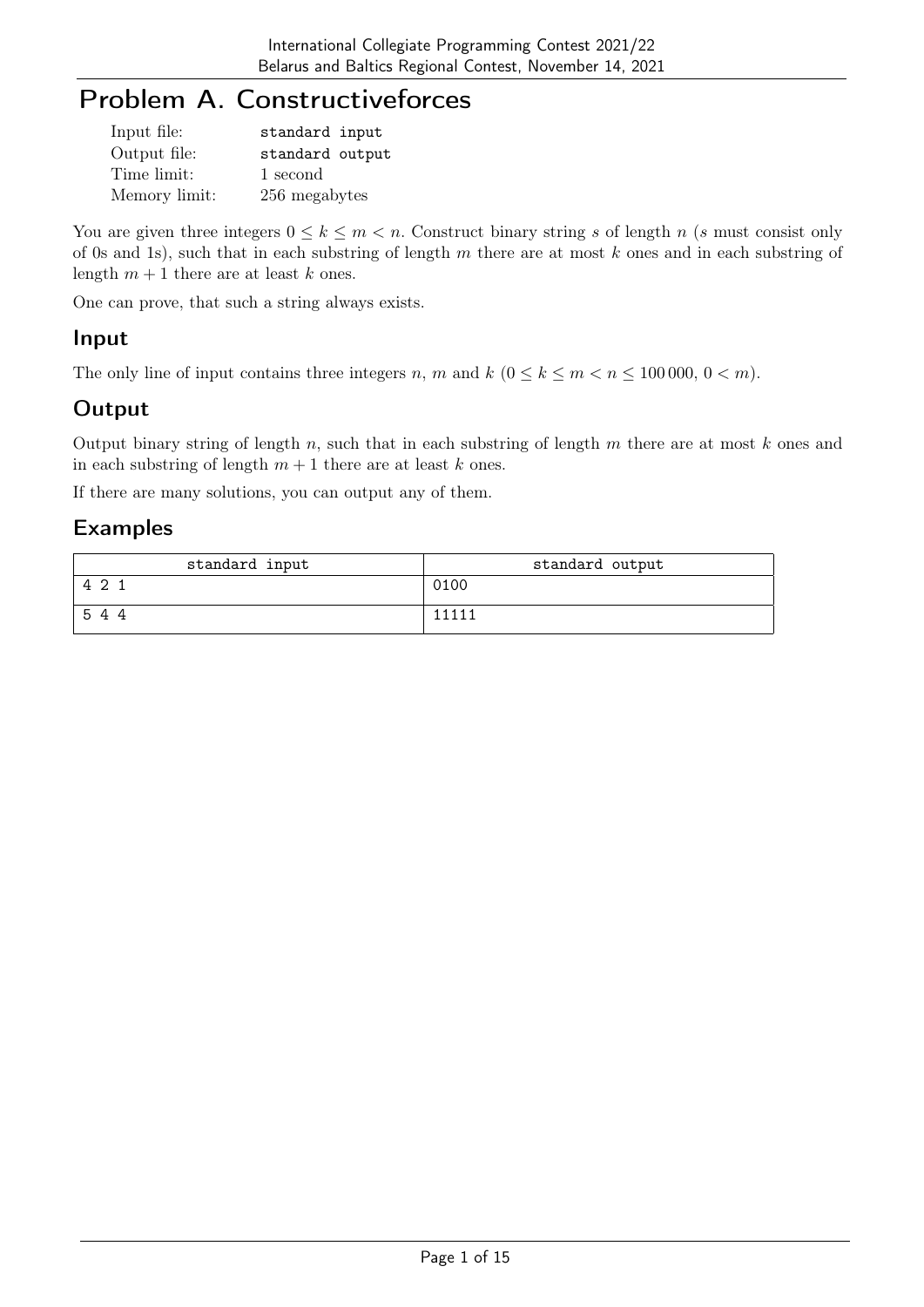## Problem B. Link Cut Cactus

| Input file:   | standard input  |
|---------------|-----------------|
| Output file:  | standard output |
| Time limit:   | 2 seconds       |
| Memory limit: | 256 megabytes   |

You are given an undirected graph. Every vertex of the graph is labeled with some integer between 1 and 3.

Determine if there is a simple non-cyclic path (i. e., path, which doesn't visit any vertex twice), such that the sum of all labels in the path is divisible by 4.

#### Input

The first line contains one integer  $t$   $(1 \le t \le 10^6)$ , the number of test cases.

A description of each test case starts with two integers n and  $m$   $(1 \leq n, m \leq 10^6)$ , the number of vertices and edges in the graph.

The next line contains n integers  $a_1, \ldots, a_n$   $(1 \le a_i \le 3)$ , the labels on corresponding vertices.

Each of the next m lines contains integers u and  $v$   $(1 \le u, v \le n, u \ne v)$ , describing an edge. There are no multiple edges.

It's guaranteed that both sum of n and m is at most  $10^6$ .

### **Output**

For each test case output "YES" (without quotes), if there is such path. Otherwise, output "NO" (without quotes).

| standard input | standard output |
|----------------|-----------------|
| $\mathbf{2}$   | <b>YES</b>      |
| 3 <sub>3</sub> | <b>YES</b>      |
| 123            |                 |
| $1\quad2$      |                 |
| 2 3            |                 |
| 1 <sub>3</sub> |                 |
| 4 3            |                 |
| 1 1 1 1        |                 |
| 1 <sub>2</sub> |                 |
| 2 3            |                 |
| 3 4            |                 |
|                |                 |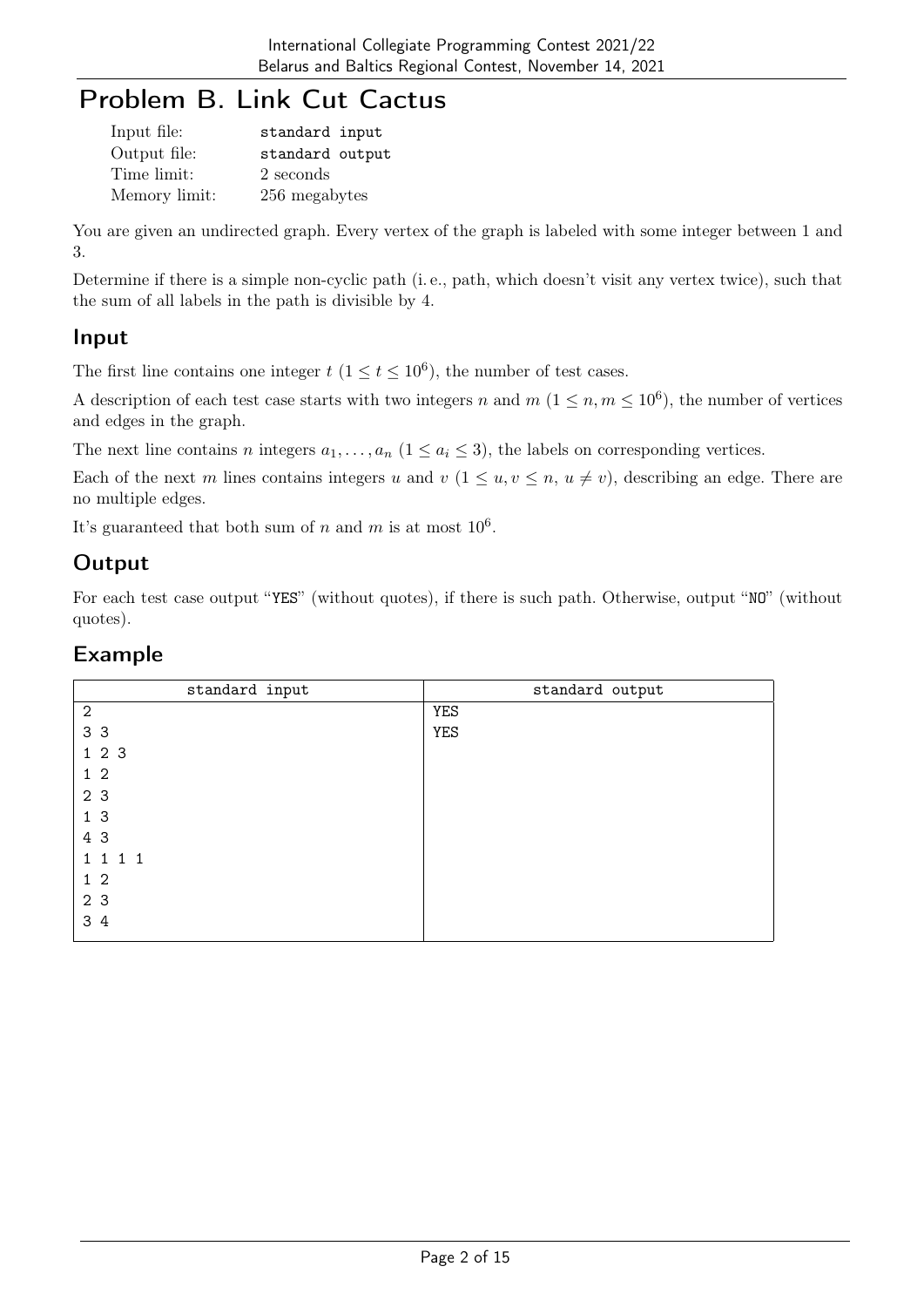# Problem C. Graph Mex Function

| Input file:   | standard input  |
|---------------|-----------------|
| Output file:  | standard output |
| Time limit:   | 1 second        |
| Memory limit: | 256 megabytes   |

Consider a directed graph  $G = (V, A)$  and define  $N^+(v)$  the set of all vertices u such that  $(v, u) \in A$ . The function  $F: V \to \mathbb{N} \cup \{0\}$  called graph mex function (GMF) if for any vertex v

$$
F(v) = \text{MEX}(\{ F(u) \mid u \in N^+(v) \}).
$$

Note that  $MEX(S)$  is equal to the minimum non-negative integer value missing in the set S (i.e., minimum excluded from  $S$ ). For any directed acyclic graph (DAG) there is an unique GMF exists.

Find the GMF for a given DAG G.

#### Input

The first input line contains two integers n and  $m (2 \le n, m \le 100000)$ , the number of vertices and arcs in the graph.

The ith of next m lines contains two integers  $u_i$  and  $v_i$   $(1 \le u_i, v_i \le n, u_i \ne v_i)$ , defining the arc  $(u_i, v_i) \in A$ .

### **Output**

Output *n* integers  $F(1), F(2), \ldots, F(n)$ , separate values by spaces.

| standard input | standard output |
|----------------|-----------------|
| 69             | 0 1 1 2 0 3     |
| 2 <sub>1</sub> |                 |
| 3 <sub>1</sub> |                 |
| 4 1            |                 |
| 4 3            |                 |
| 5 2            |                 |
| 5 4            |                 |
| 6 3            |                 |
| 6 4            |                 |
| 6 5            |                 |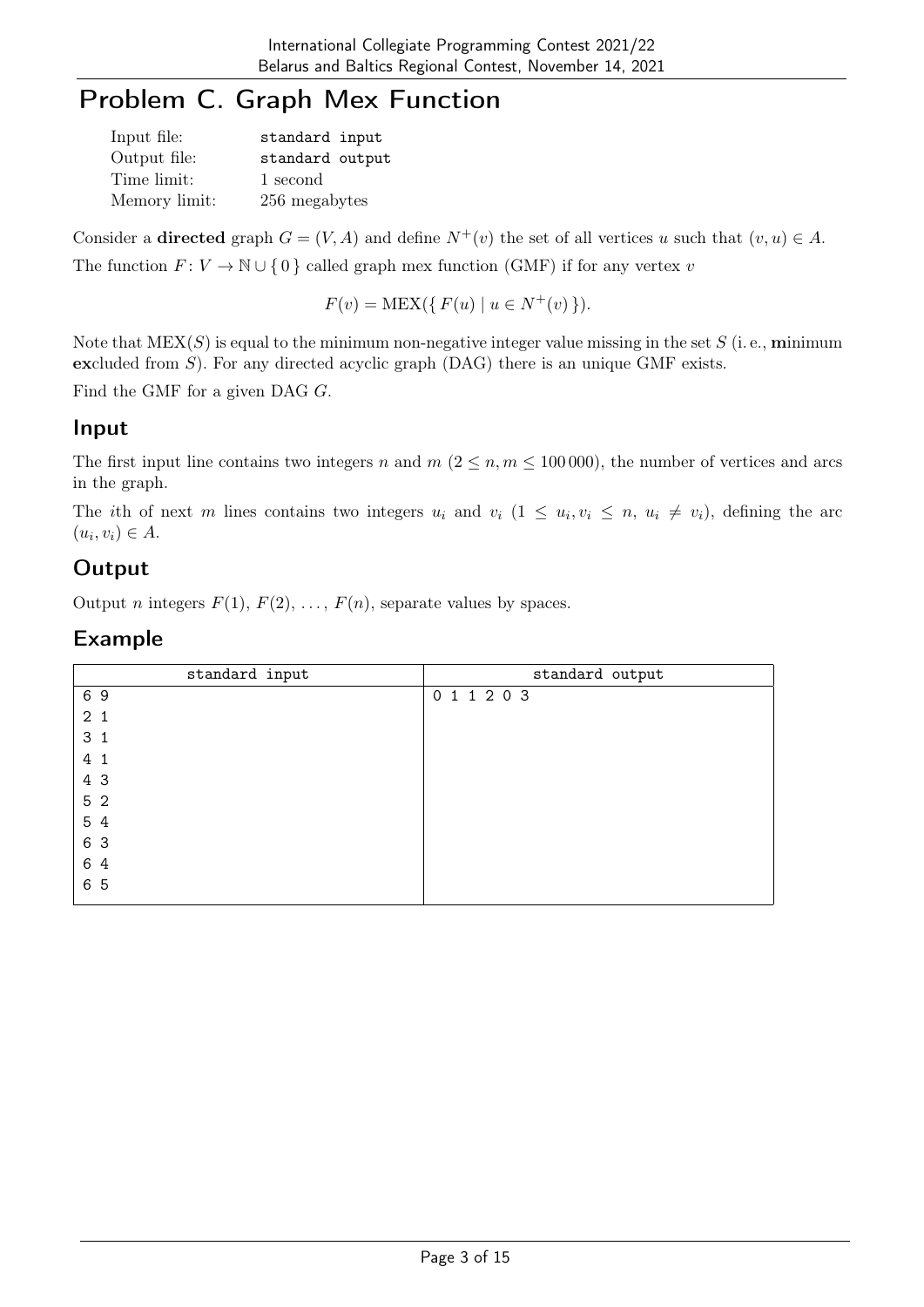## Problem D. Jumps

| Input file:   | standard input  |
|---------------|-----------------|
| Output file:  | standard output |
| Time limit:   | 2 seconds       |
| Memory limit: | 256 megabytes   |

There is a line with  $n$  cells numbered from left to right starting with 1. Uncle Bogdan is currently staying in the cell number 1, Papich is waiting in the cell number  $n$ . Uncle Bogdan is going to do jumps: for each cell number  $i, 1 \le i < n$ , he can jump to any cell in the range  $[l_i, r_i]$ . It is guaranteed that  $i < l_i \le r_i \le n$ . As you can see, eventually, Uncle Bogdan will reach Papich. Papich wants to stream everlasting summer alone. That's why he will try to block exactly one cell. It means Uncle Bogdan will not be able to jump into a blocked cell (though he can jump over). Papich will not be able to block any of the cell number 1 and n.

You are asked to calculate the number of cells, such that blocking any of these cells Papich makes Uncle Bogdan unable to reach Papich.

#### Input

The first line contains one integer  $t$   $(1 \le t \le 5 \cdot 10^5)$ , the number of test cases.

Description of each test case starts with one integer  $n (2 \le n \le 10^6)$ , the number of cells.

The *i*th of the next  $n-1$  lines contains two integers  $l_i, r_i$  ( $i < l_i \le r_i \le n$ ), left and right bounds of range to which Uncle Bogdan can jump from the cell number i.

It is guaranteed that the sum of n over all test cases doesn't exceed  $10<sup>6</sup>$ .

## **Output**

For each test case output one integer, the desired number of "disabling" cells.

| standard input | standard output |
|----------------|-----------------|
| $\mathbf{2}$   | $\overline{2}$  |
| 7              | $\Omega$        |
| 4 5            |                 |
| 3 7            |                 |
| 4 7            |                 |
| 5 5            |                 |
| 6 6            |                 |
| 77             |                 |
| 2              |                 |
| 2 <sub>2</sub> |                 |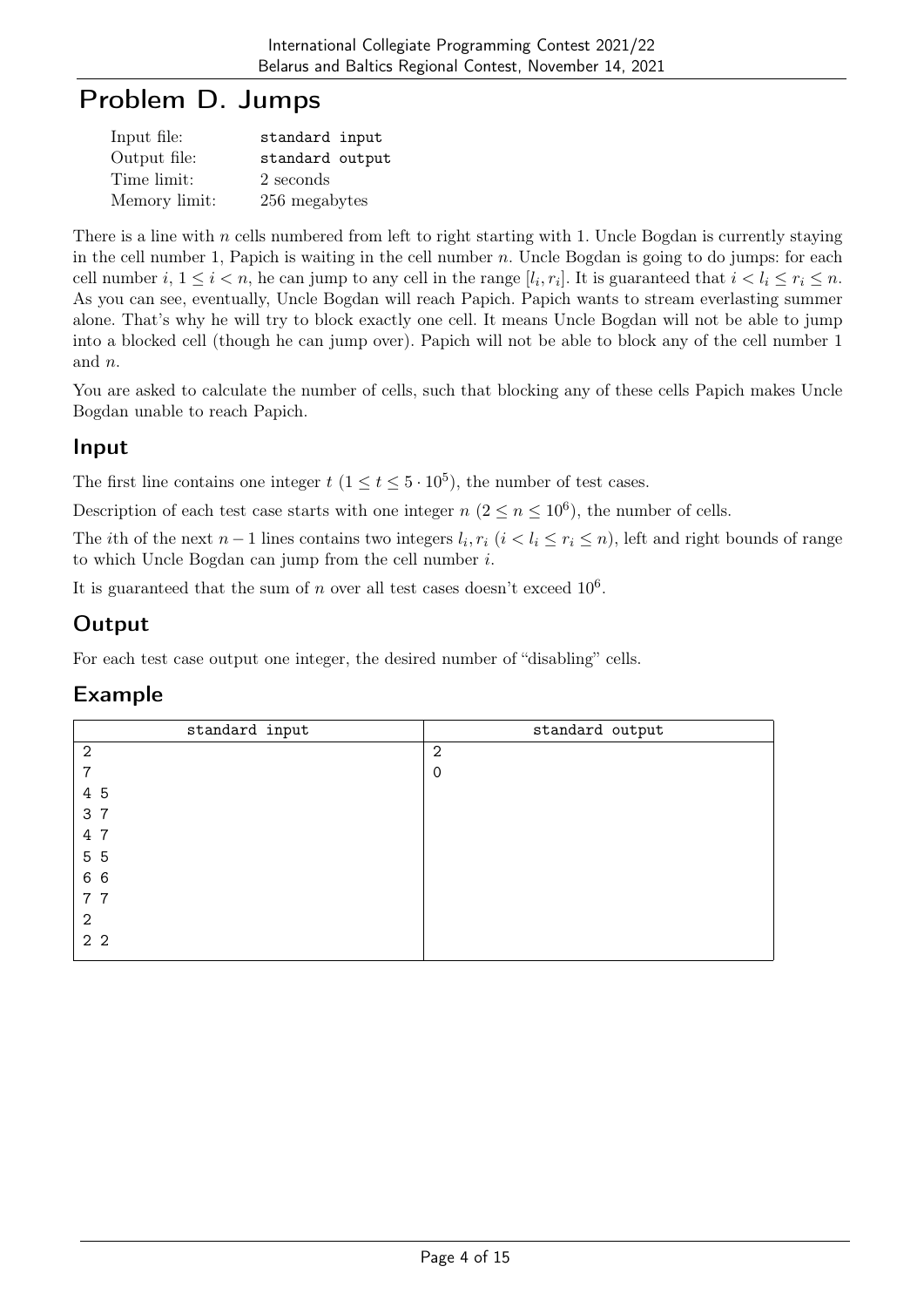# Problem E. Positive Thinking

| Input file:   | standard input  |
|---------------|-----------------|
| Output file:  | standard output |
| Time limit:   | 1 second        |
| Memory limit: | 256 megabytes   |

You decide to change and start to think positively. You begin with an array of integers (if you think that it's the strangest legend that you've ever read, you should read some other problems in this contest). In one operation you can choose any number and either decrease or increase it by 1. Calculate minimum number of operations to make product of all numbers in this array positive.

### Input

The first line contains one integer  $t$   $(1 \le t \le 2 \cdot 10^5)$  – number of testcases.

Description of each testcase starts with one integer  $n (1 \le n \le 2 \cdot 10^5)$  – length of an array.

Next line contains n integers  $a_1, \ldots, a_n$   $(-10^9 \le a_i \le 10^9)$  — array a.

It's guaranteed that sum of n over all testcases doesn't exceed  $2 \cdot 10^5$ .

#### **Output**

For each testcase print one integer — minimum number of operations to make product of all numbers in this array positive.

| standard input | standard output |
|----------------|-----------------|
| 3              | 3               |
| 3              |                 |
| $-3$ $-2$ $-2$ | 3               |
| 9              |                 |
| 998244353      |                 |
| -3             |                 |
| 000            |                 |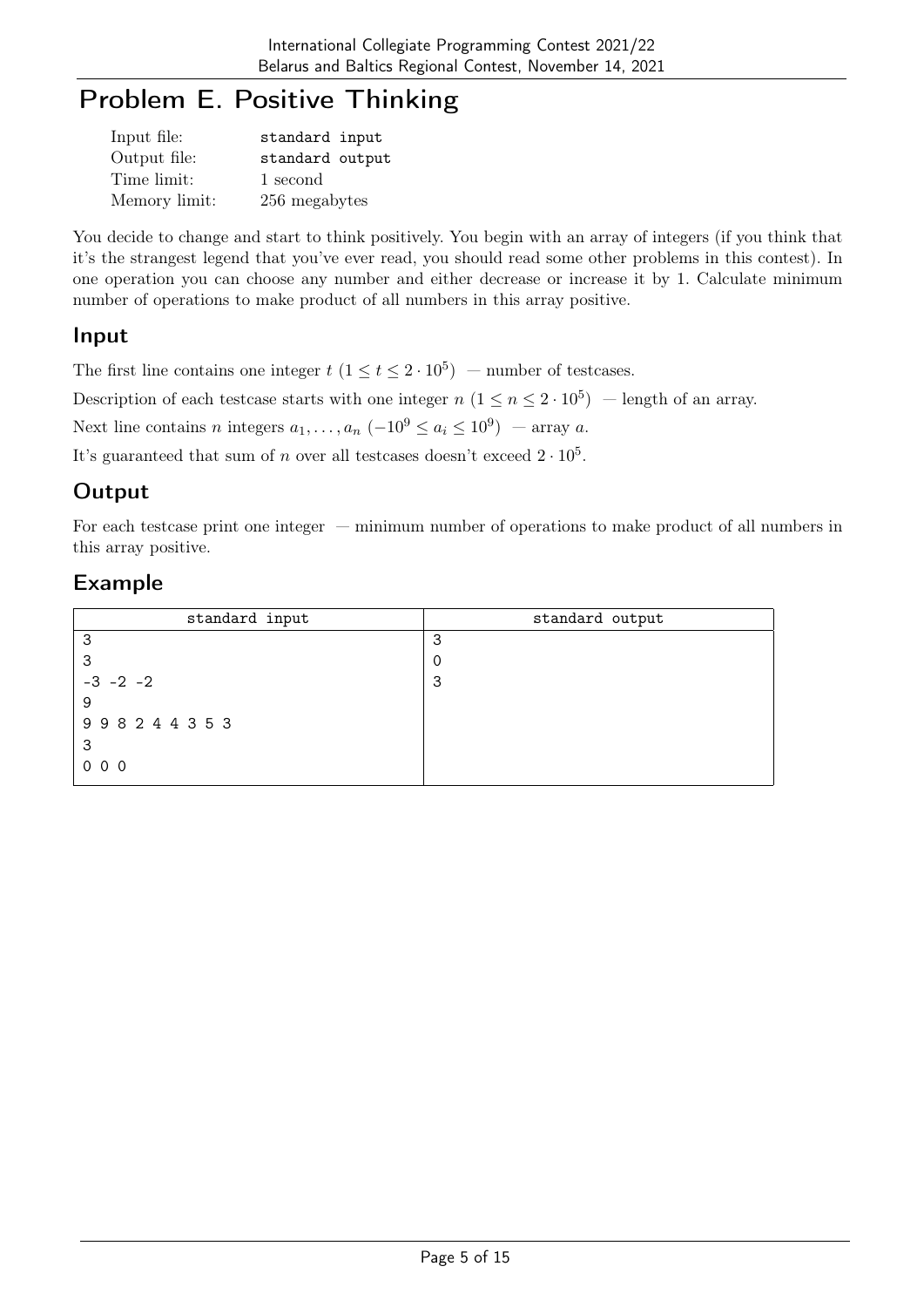# Problem F. 3D-chans are not needed

| Input file:   | standard input  |
|---------------|-----------------|
| Output file:  | standard output |
| Time limit:   | 8 seconds       |
| Memory limit: | 256 megabytes   |

Consider a 4-dimensional lattice cube  $[1, n]^4$  and all lattice points within it, i.e., for which the coordinates range between (and including) 1 and n. (Namely, points  $(x_1, x_2, x_3, x_4)$ , such that  $1 \le x_i \le n$  and  $x_i \in \mathbb{Z}$ for all  $i = 1, 2, 3, 4$ .) Also, you are given m constraints. The *i*-th of them is the following: the Manhattan distance to the lattice point  $(y_1^i, y_2^i, y_3^i, y_4^i)$  in the cube is not greater then  $r_i$ .

Calculate the number of lattice points in the cube, which satisfy all given constraints. Since the problem doesn't look bad without this, calculate the answer modulo 998244353.

The Manhattan distance between two points  $\mathbf{a} = (a_1, a_2, a_3, a_4)$  and  $\mathbf{b} = (b_1, b_2, b_3, b_4)$  is defined as

$$
d(\mathbf{a}, \mathbf{b}) = |a_1 - b_1| + |a_2 - b_2| + |a_3 - b_3| + |a_4 - b_4|.
$$

#### Input

The first line contains two integers  $m, n \ (1 \leq m, n \leq 2 \cdot 10^5)$ , the number of constraints, and the upper bound for coordinates.

The *i*-th of the next m lines contains 5 integers  $y_1^i$ ,  $y_2^i$ ,  $y_3^i$ ,  $y_4^i$  and  $r_i$  ( $1 \le y_j^i \le n$ ,  $0 \le r_i \le 4n$ ), the description of the *i*-th constraint.

Since the jury is evil, you are not guaranteed anything. There may be equal points, there may be constraints that are satisfied by points outside of the cube, the answer may be zero, the answer may be nonzero. Good luck!

## **Output**

Output the number of points modulo 998244353.

| standard input                     | standard output |
|------------------------------------|-----------------|
| 1 <sub>2</sub>                     | 5               |
| 1 1 2 1 1                          |                 |
| 29                                 | 366             |
| 14888                              |                 |
| 1 3 3 7 7                          |                 |
| 4 200000                           | 231512004       |
| 89720 90321 165797 98663 492130    |                 |
| 160473 118956 106147 16203 280661  |                 |
| 84981 6679 185061 19011 527856     |                 |
| 125272 154317 149362 149529 204616 |                 |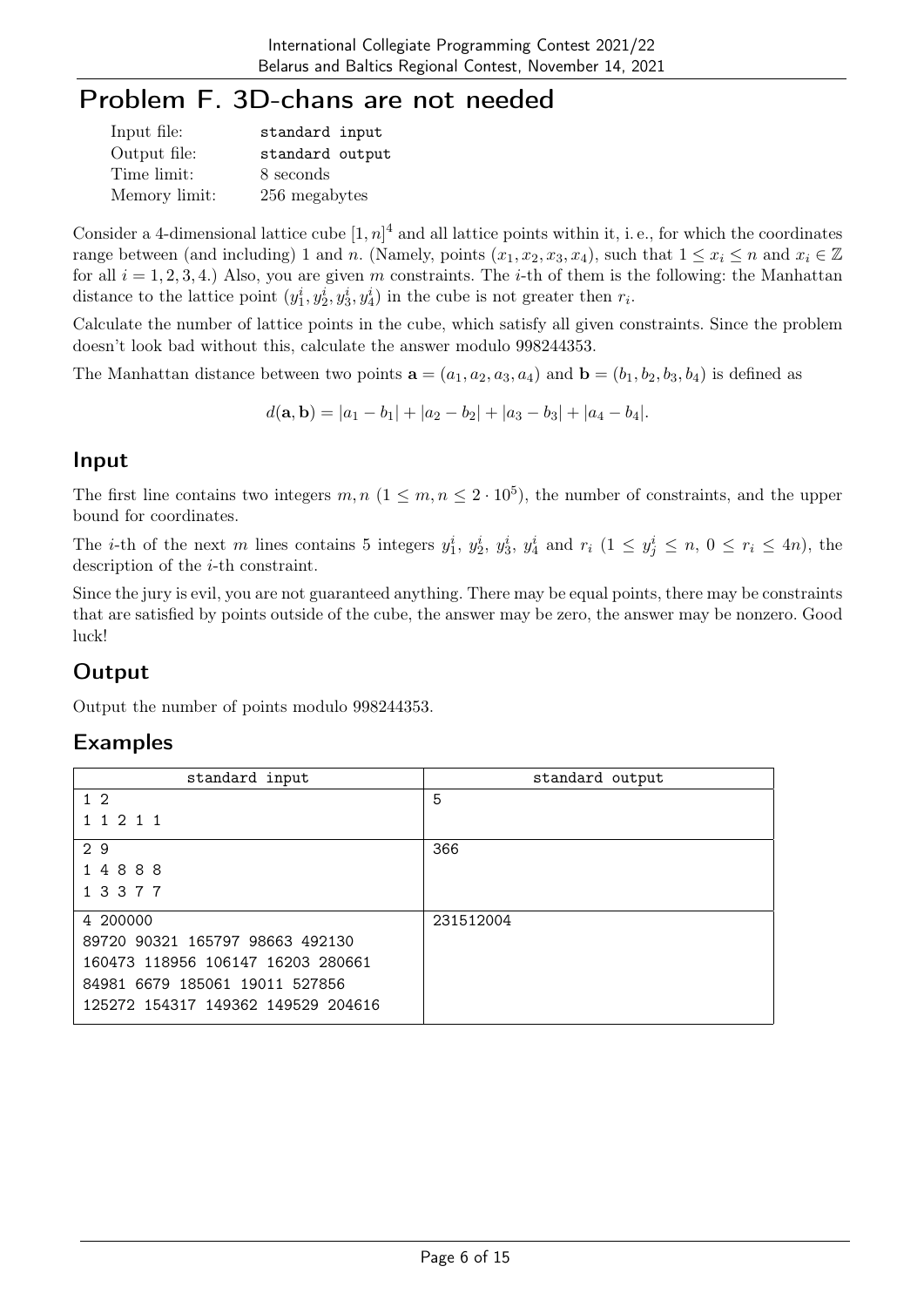# Problem G. Modular Hashing

| Input file:   | standard input  |
|---------------|-----------------|
| Output file:  | standard output |
| Time limit:   | 1 second        |
| Memory limit: | 256 megabytes   |

Given an integer  $n$ .

Let's define function  $f_n(x)$  as vector function with values from  $\mathbb{Z}^{n-1}$ :

$$
f_n(x) = \begin{bmatrix} x \bmod 2 \\ x \bmod 3 \\ x \bmod 4 \\ \cdots \\ x \bmod n \end{bmatrix}.
$$

If one calculate values  $f_n(1)$ ,  $f_n(2)$ , ...  $f_n(m)$  how many distinct vectors will be?

#### Input

The only line contains two integers n and  $m$   $(2 \le n \le 100, 1 \le m \le 10^{18})$ .

## **Output**

Output required number of distinct vectors.

| standard input | standard output |
|----------------|-----------------|
| 2 10           |                 |
| 53             |                 |
| 100 100        | 100             |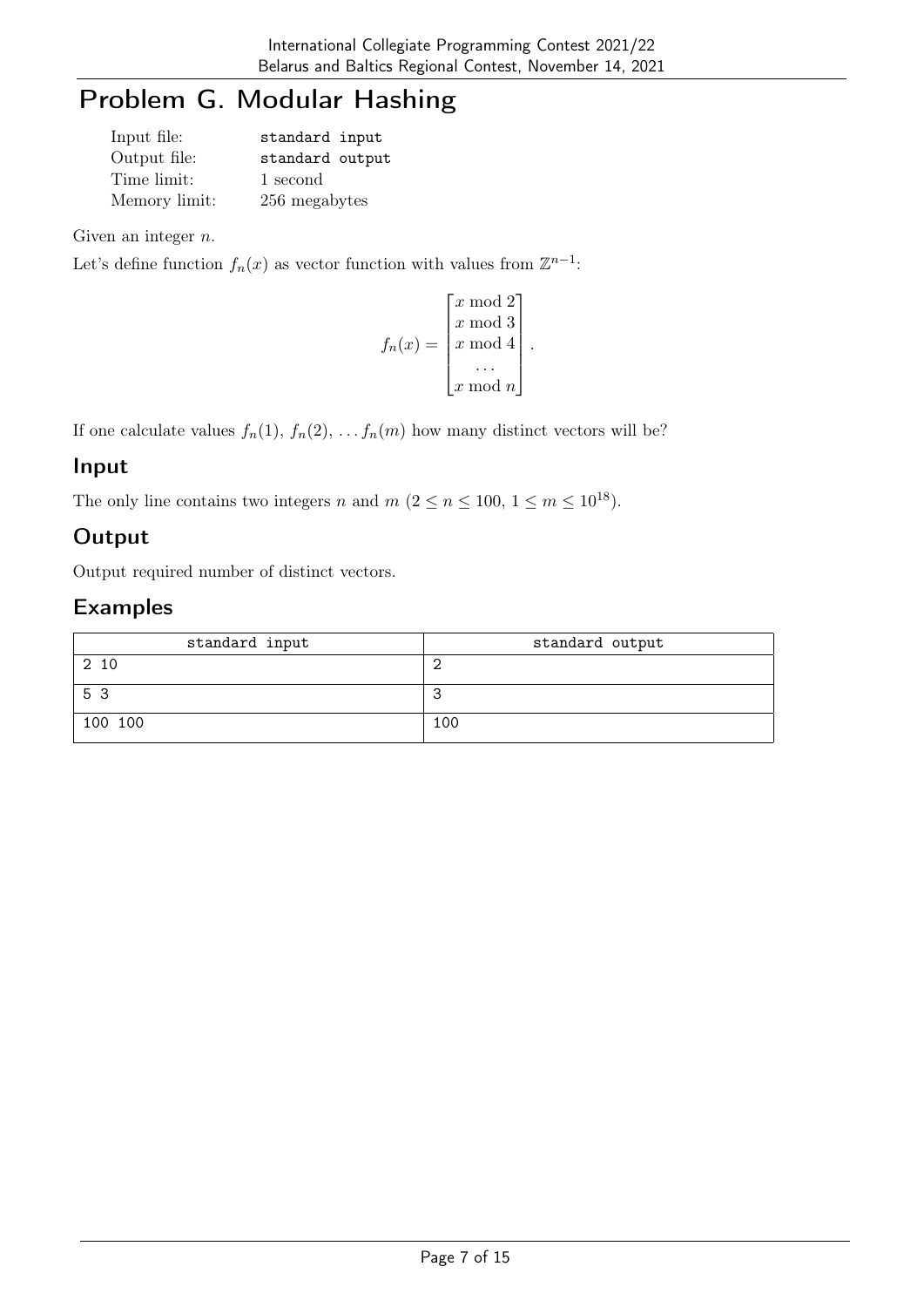## Problem H. Something Random Modulo Something Random

| Input file:   | standard input  |
|---------------|-----------------|
| Output file:  | standard output |
| Time limit:   | 3 seconds       |
| Memory limit: | 256 megabytes   |

You will generate  $2n$  random integers. Each integer is generated uniformly at random in range  $[0, 2l]$ . Calculate probability that sum of first n numbers, that you generated, is bigger than sum of  $n$  last numbers, that you generated. Since we live in 2021, calculate probability by given prime modulo.

#### Input

The only line will contain three integers n, l and  $MOD (1 \le n \le 2000, 1 \le l \le 2000, 10^8 \le MOD \le 10^9)$ — parameters for generation and given  $MOD$ . It's guaranteed that  $MOD$  will be prime.

#### Output

As the answer can be represented as a rational number  $\frac{p}{q}$  for coprime p and q, you need to find the value of  $p \cdot q^{-1}$  mod MOD. You can prove that q mod MOD  $\neq 0$ .

#### Examples

| standard input | standard output |
|----------------|-----------------|
| 1 998244353    | 332748118       |
| 3 2 148822829  | 36403255        |

#### **Note**

For the first sample, out of 9 ways equiprobable ways to generate numbers, only 3 satisfy statement(namely, [2, 0], [2, 1], [1, 0]). Therefore, answer is  $1 \cdot 3^{-1}$  mod  $998244353 = 332748118$ .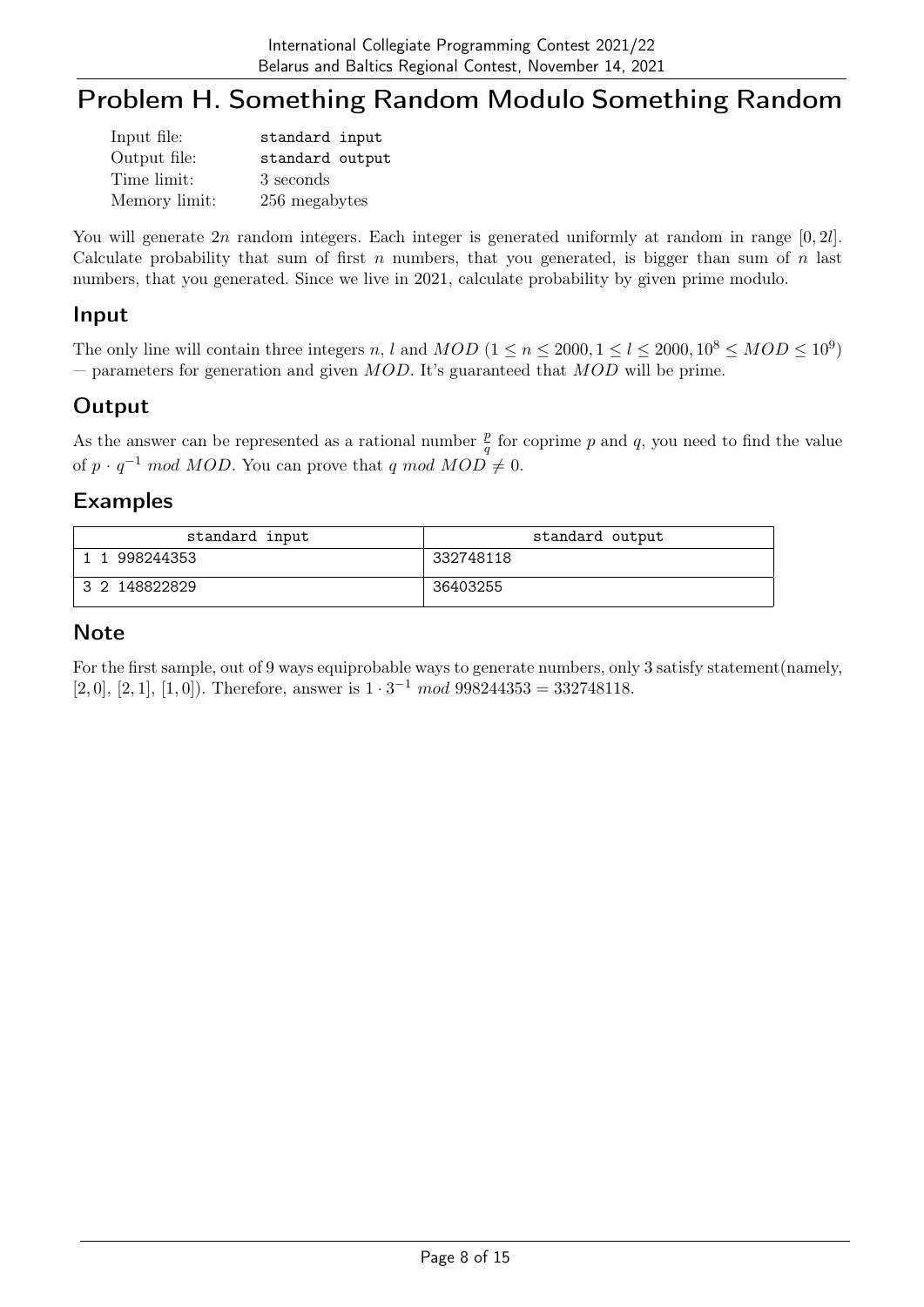## Problem I. Destiny

| Input file:   | standard input  |
|---------------|-----------------|
| Output file:  | standard output |
| Time limit:   | 3 seconds       |
| Memory limit: | 512 megabytes   |

Once, Fedos found in the left pocket an array a consisting of n integers, and in the right pocket q queries. Queries are of the following 3 types:

- 1. Add d to all  $a_i$  for  $l \leq i \leq r$ .
- 2. Replace all  $a_i$  in  $l \leq i \leq r$  by prefix minimum on this segment. In other words, do:

$$
\bullet \ \ a[l] = a[l]
$$

- $a[l + 1] = min(a[l], a[l + 1])$
- $\bullet$  ...
- $a[r] = min(a[l], \ldots, a[r])$

All updates should be done simultaneously.

3. Calculate minimum on the segment  $[l, r]$ .

If there are queries, they should be answered. Your task is to calculate answers to all queries of the third type.

#### Input

First line contains one number  $n (1 \le n \le 5 \cdot 10^5)$  – length of an array.

Second line contains *n* numbers  $a_i$   $(1 \le a_i \le 10^9)$ .

Third line contains one number  $q (1 \leq q \leq 5 \cdot 10^5)$  – number of queries.

Next q lines consist of description of queries. Each line starts from number  $t$  ( $t = 1$  or  $t = 2$  or  $t = 3$ ) — type of a query. If  $t = 1$ , then numbers  $l, r, d$   $(1 \le l \le r \le n, 1 \le d \le 1000)$  follow — segment and which value should be added. If  $t = 2$  or  $t = 3$ , then numbers  $l, r(1 \leq l \leq r \leq n)$  follow — segment for the query of second or third type.

## **Output**

For each query of third type output answer for it.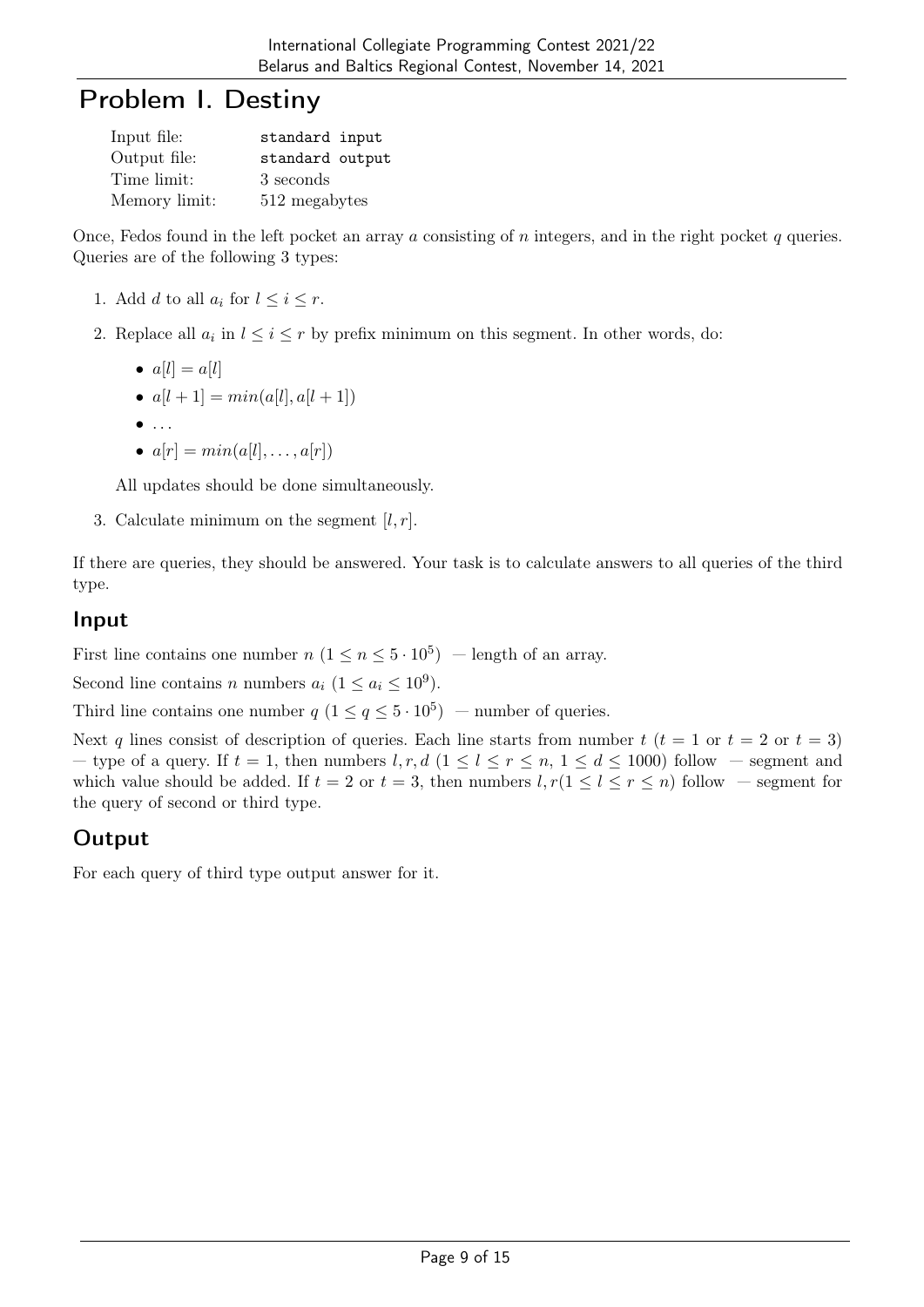| standard input | standard output |
|----------------|-----------------|
| $\mathbf 5$    | $\sqrt{2}$      |
| 0 0 0 4 2      | $\mathbf{2}$    |
| 12             | $\mathbf 0$     |
| 1 2 4 1        |                 |
| 1 2 4 1        |                 |
| 3 3 4          |                 |
| 3 2 4          |                 |
| 2 2 3          |                 |
| 2 1 4          |                 |
| 1 1 3 1        |                 |
| 2 1 2          |                 |
| 2 4 5          |                 |
| 1 2 3 2        |                 |
| 1 4 4 1        |                 |
| 3 2 5          |                 |
|                |                 |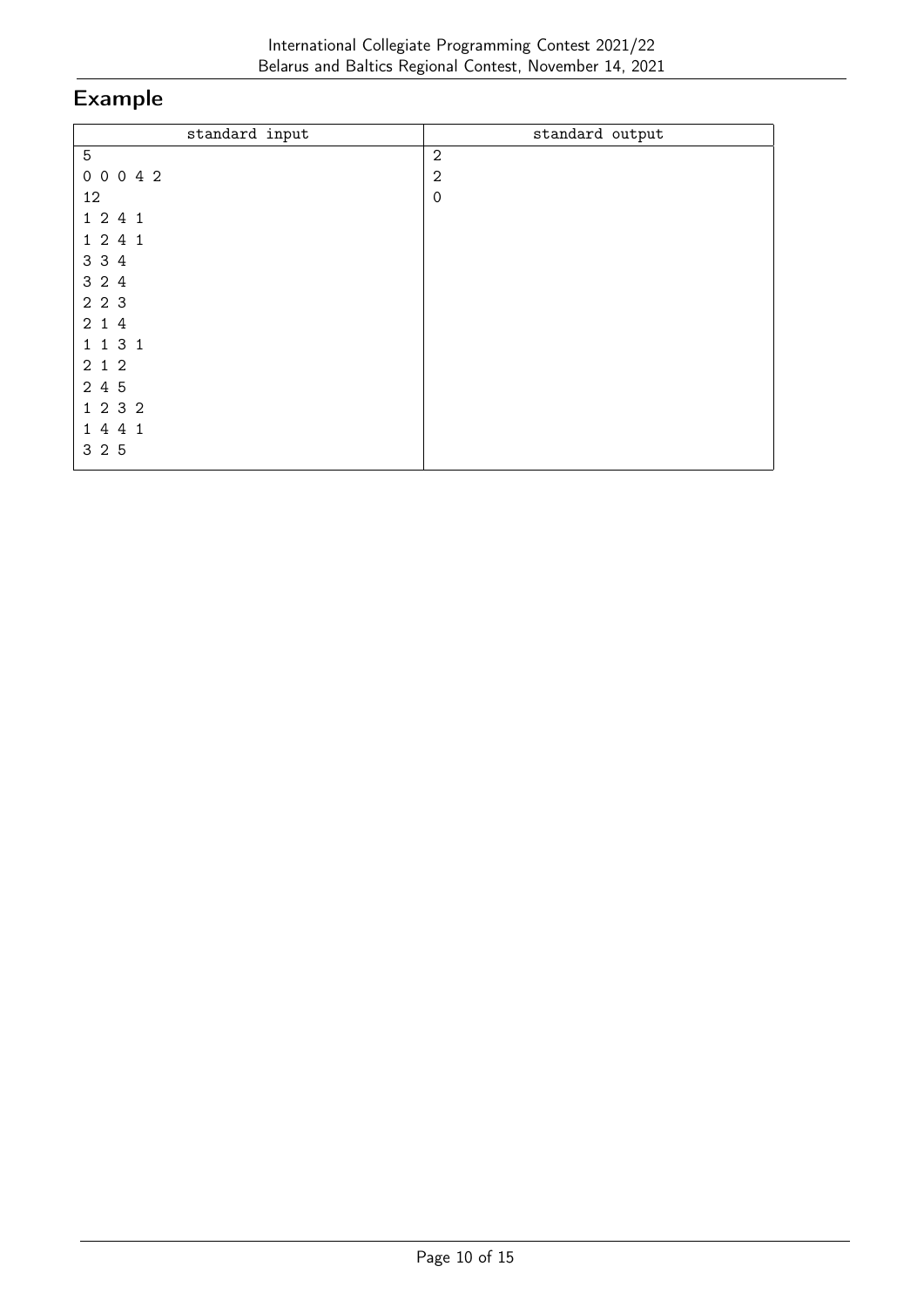## Problem J. Sad Problem

| Input file:   | standard input  |
|---------------|-----------------|
| Output file:  | standard output |
| Time limit:   | 1 second        |
| Memory limit: | 256 megabytes   |

Petya had a sequence of n integers  $a_1, a_2, \ldots, a_n$ . Once he calculated for each i from 1 to n a number of such j  $(1 \leq j \leq i)$  that  $a_j < a_i$  and number of such  $k$   $(i \leq k \leq n)$  that  $a_k < a_i$  and defined them as  $l_i$ and  $r_i$  respectively.

Someone shuffled all triples  $(a_i, l_i, r_i)$ , and that made Petya sad. You are Petya's friend and you want to help him to restore the original sequence.

#### Input

The first line contains one integer  $t$   $(1 \le t \le 10^3)$ , the number of test cases.

Description of each test case starts with one integer  $n (2 \le n \le 100)$ , the size of the sequence.

The *i*th of the next *n* lines contains three integers  $a_i$ ,  $l_i$  and  $r_i$  ( $1 \le a_i \le 1000$ ,  $0 \le l_i$ ,  $r_i \le 1000$ ).

## **Output**

For each test case if it's possible to restore the original sequence print "Yes" in the first line and the original sequence in the second line, or print "No" in a single line.

| standard input                      | standard output     |
|-------------------------------------|---------------------|
| $\,6\,$                             | Yes                 |
| 3                                   | 231                 |
| 201                                 | Yes                 |
| 311                                 | 1 3 5 2 4           |
| 1 0 0                               | Yes                 |
| 5                                   | $1 \quad 2 \quad 1$ |
| 2 1 0                               | Yes                 |
| $3\hspace{0.1cm} 1\hspace{0.1cm} 1$ | $1\ 2\ 3\ 1\ 3$     |
| 1 0 0                               | No                  |
| 5 2 2                               | $\rm\thinspace No$  |
| 4 3 0                               |                     |
| 3                                   |                     |
| 1 0 0                               |                     |
| $2\ 1\ 1$                           |                     |
| 100                                 |                     |
| 5                                   |                     |
| 211                                 |                     |
| 321                                 |                     |
| 100                                 |                     |
| 3 3 0                               |                     |
| 1 0 0                               |                     |
| $\overline{2}$                      |                     |
| 100                                 |                     |
| $1\ 0\ 1$                           |                     |
| $\overline{2}$                      |                     |
| 1 0 0                               |                     |
| $1\ 0\ 1$                           |                     |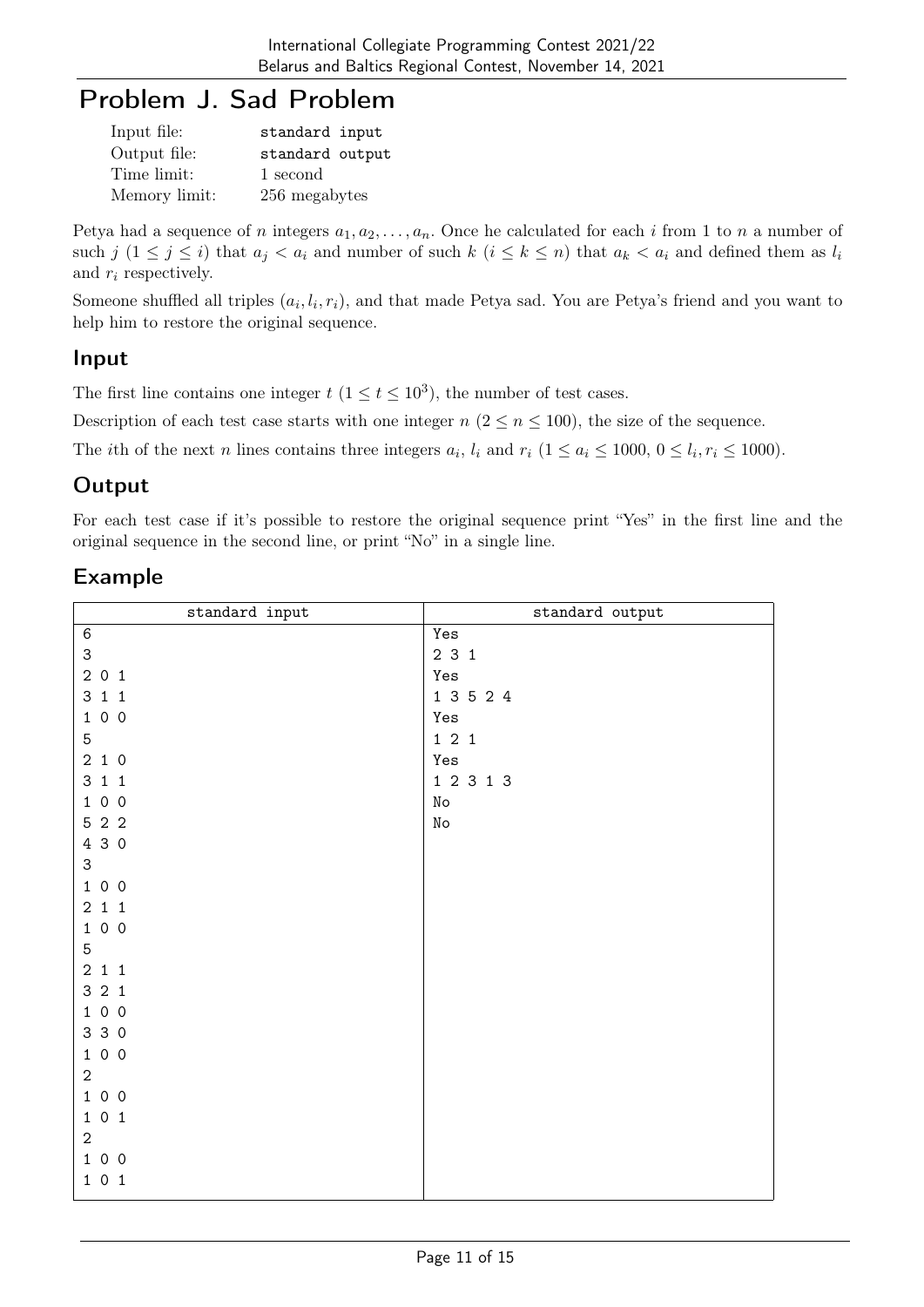# Problem K. Split Circles

| Input file:   | standard input  |
|---------------|-----------------|
| Output file:  | standard output |
| Time limit:   | 1 second        |
| Memory limit: | 256 megabytes   |

Given two circles  $(x - x_1)^2 + (y - y_1)^2 = r_1^2$  and  $(x - x_2)^2 + (y - y_2)^2 = r_2^2$ .

Find a line that splits the first circle into two parts with ratio of area  $a_1 : b_1$  and the second one into two parts with ratio of area  $a_2 : b_2$ .

#### Input

Each test consists of multiple sets of input data. The first input line contains an integer  $t$  ( $1 \le t \le 1000$ ), the number of input data sets. It is followed by a description of input data sets.

The first line of each test case contains five integers  $x_1, y_1, r_1, a_1$  and  $b_1$  (-10  $\leq |x_1|, |y_1| \leq 10, 1 \leq r_1 \leq 10$ ,  $1 \le a_1 \le b_1 \le 10$ ).

The second line of the test case contains five integers  $x_2$ ,  $y_2$ ,  $r_2$ ,  $a_2$  and  $b_2$  (-10 ≤ |x<sub>2</sub>|, |y<sub>2</sub>| ≤ 10,  $1 \leq r_2 \leq 10, \ 1 \leq a_2 \leq b_2 \leq 10$ .

## **Output**

For each test case output a linear equation in the form  $ax + by + c = 0$  by giving three numbers a, b and c  $(a^2 + b^2 \geq \frac{1}{2})$  $\frac{1}{2}$ ). If no such line exists output three zeros.

Your answer will be considered correct if either an absolute or relative error of the requested ratios does not exceed  $10^{-6}$  relatively to the expected ones. This means that if the expected ratio is x and your answer is y, then your answer is considered correct if and only if  $\frac{|x-y|}{\max\{1, |x|, |y|\}} \le 10^{-6}$ .

| standard input      | standard output                          |
|---------------------|------------------------------------------|
| 3                   | -0.9793883314 -0.2019863766 0.0000000000 |
| 0 0 3 1 1           | 0.3040744006 -0.9526482871 2.1096889776  |
| 0 2 1 1 3           | -0.7071067812 0.7071067812 0.0000000000  |
| 3 4 5 2 3           |                                          |
| 7 5 1 2 9           |                                          |
| $-4$ $-4$ 4 4 4     |                                          |
| 44444               |                                          |
|                     | 0.0000000000 0.0000000000 0.0000000000   |
| 0 5 1 1<br>$\Omega$ |                                          |
| 0 0 3 2 3           |                                          |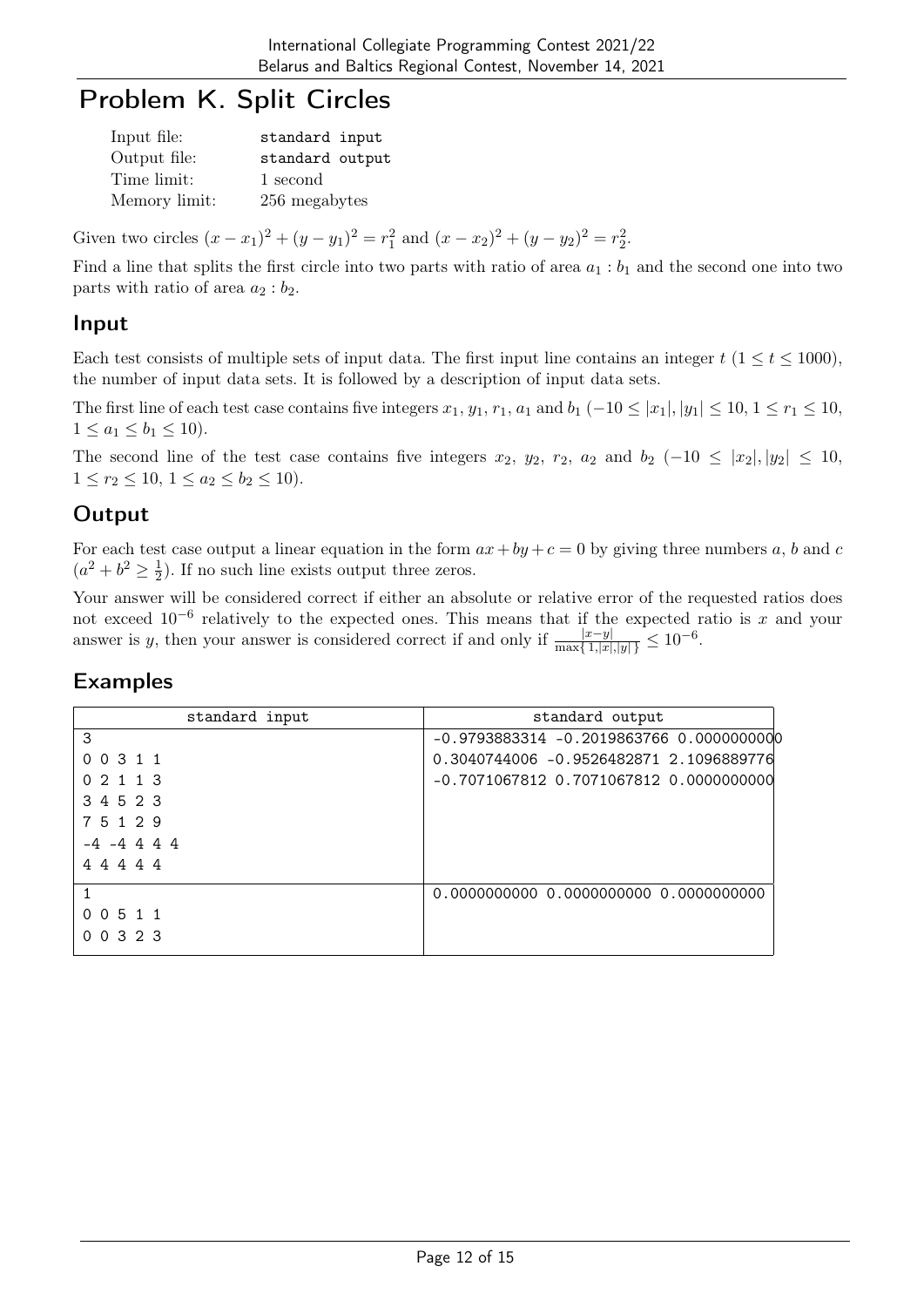# Problem L. SqrtSqrtSqrt

| Input file:   | standard input  |
|---------------|-----------------|
| Output file:  | standard output |
| Time limit:   | 1 second        |
| Memory limit: | 256 megabytes   |

Define  $F(n) = \sum_{x=1}^{n} \lfloor \sqrt{x} \rfloor$ . Your task is to calculate  $F(n)$  for a given n.

#### Input

In the first line you are given integer  $t$   $(1 \le t \le 10^5)$  – the number of test cases.

Desctiption of each test case consists of one line with one integer  $n (1 \le n \le 10^{12})$ .

## **Output**

For each test case print the answer.

| standard input | standard output |
|----------------|-----------------|
| 10             |                 |
|                | $\overline{2}$  |
| $\overline{2}$ | 3               |
| 3              | 5               |
| 4              | 7               |
| 5              | 9               |
| 6              | 11              |
| 7              | 13              |
| 8              | 16              |
| 9              | 17466658605     |
| 8822814        |                 |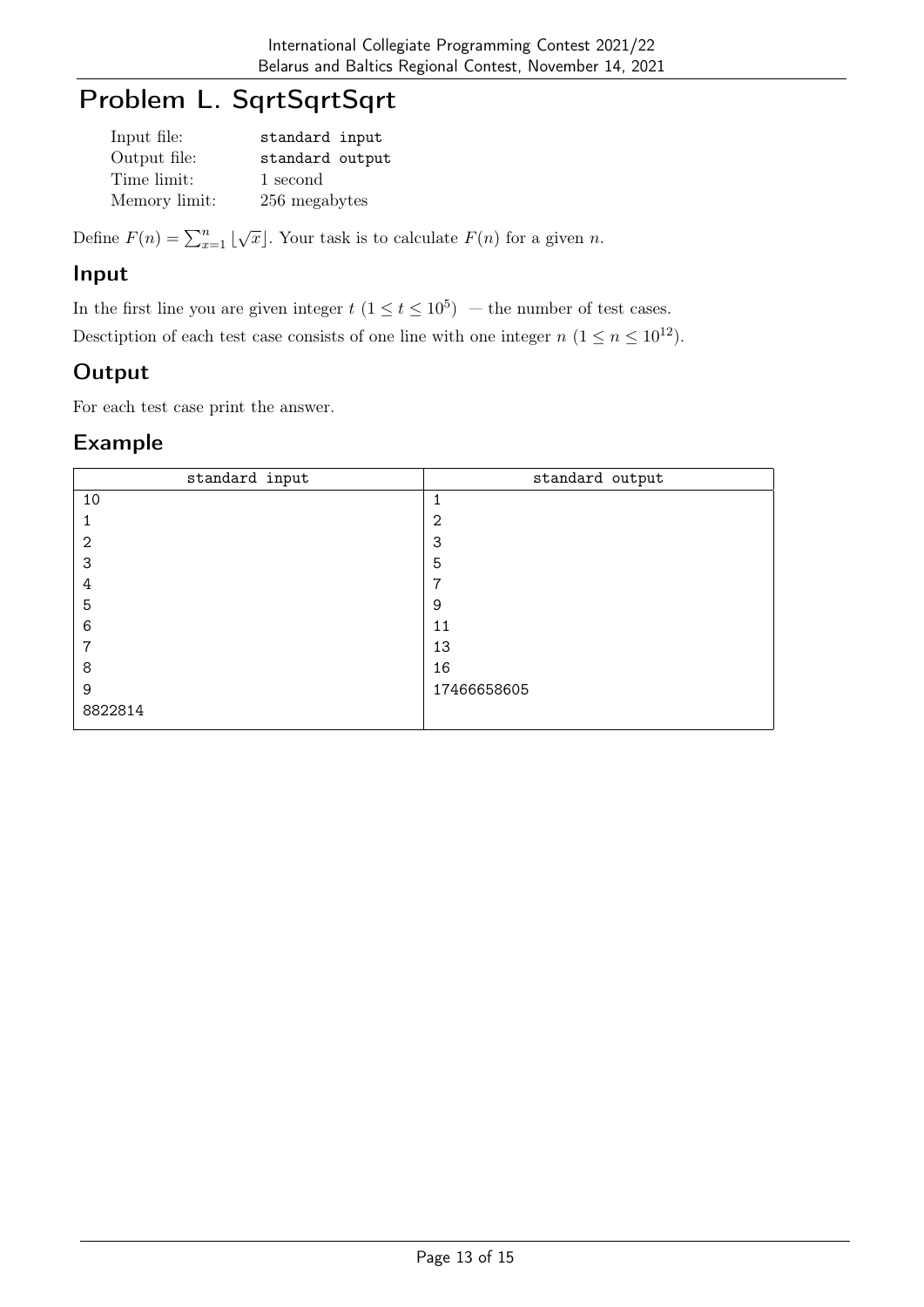# Problem M. There could be your problem name

| Input file:   | standard input  |
|---------------|-----------------|
| Output file:  | standard output |
| Time limit:   | 1 second        |
| Memory limit: | 256 megabytes   |

There could be your problem legend.

You are given natural number n. You should calculate minimum amount of integers, each of them should consist of the same digits, which sum up to n.

For example, you can represent  $23 = 22 + 1$ ,  $199 = 99 + 99 + 1$ .

#### Input

In the only line you are given natural number  $n (1 \le n < 10^{200})$ .

### **Output**

Output minimum amount of consisting of the same digits integers which sum up to  $n$ .

| standard input                     | standard output |
|------------------------------------|-----------------|
|                                    |                 |
| 228                                |                 |
| 2283221337152915661588170314881142 | 30              |